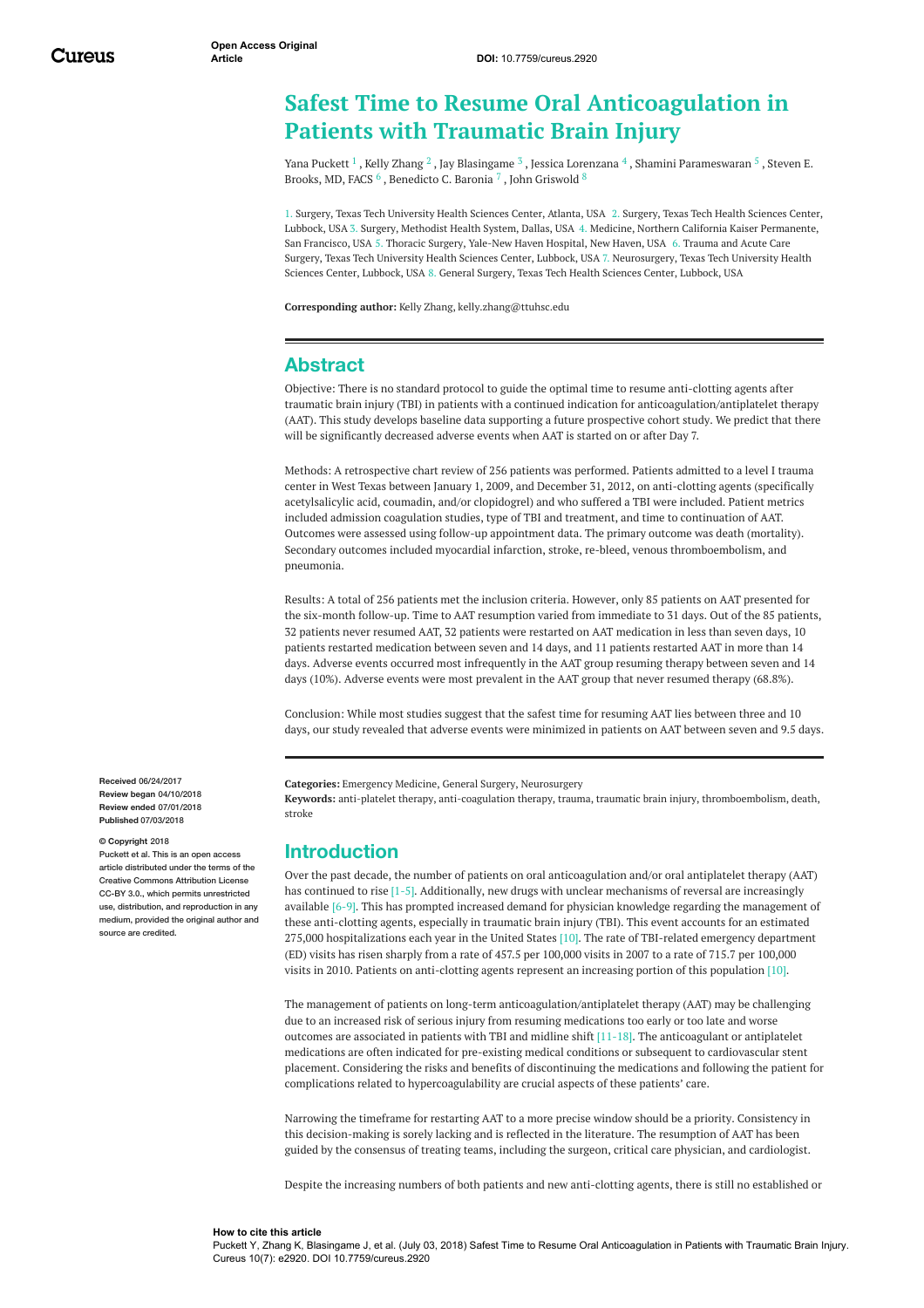affirmed protocol to suggest when patients on long-term AAT with diagnosed TBI should resume their AAT. This study aims to develop a protocol that will endorse a more uniform approach to AAT resumption, as multiple studies show that patient outcomes improve when protocols exist to guide physicians with evidence-based best practice [19-22].

## **Materials And Methods**

This retrospective review was approved by the Texas Tech University Health Sciences Center Institutional Review Board For The Protection of Human Subjects, IRB #: L14-111; Submission Reference #: 052438. Subjects were identified using the discharge database at University Medical Center, a tertiary referral hospital and Level I trauma center. Inclusion criteria consisted of patients aged 18-89 years with head trauma who were taking coumadin, acetylsalicylic acid, clopidogrel, or a combination of these medications and were diagnosed with a traumatic brain injury (defined as concussion, subdural hematoma, epidural hematoma, subarachnoid hemorrhage, and intracranial hemorrhage) and admitted between January 1, 2009, and May 18, 2014.

Patients admitted to our hospital with head trauma were examined and/or admitted by the trauma service. Imaging and lab workup were directed by the attending physician. Neurosurgery service was consulted and recommendations followed for all patients with identified TBI. These patients were started on anti-epileptic medication and were either treated nonoperatively or received craniotomy. Anticoagulation medications were discontinued upon admission. Various AAT reversal agents, including fresh frozen plasma, prothrombin complex concentrates, and platelets, were used to correct the coagulopathy of patients at the time of treatment of these patients. Treatment time varied from patient to patient, and it is possible some patients received AAT reversal agents upon admission.

Medical records were reviewed for the following: age, sex, race, mechanism of head trauma, anticoagulant medication, length of stay, type of intracranial bleeding disorder, Glasgow Coma Scale (GCS); use of illicit drugs, international normalization ratio (INR), cranial surgical interventions, length of time until AAT was resumed, and adverse outcomes associated with discontinuing AAT. Outcomes were assessed using sixmonth follow-up clinic visit records and the following conditions were identified: hemorrhagic or thromboembolic events, i.e., stroke, myocardial infarction (MI), venous thromboembolism (VTE), pulmonary embolism (PE), or re-bleed. Medians were used for some continuous data due to this data being not normally distributed. Since the data are not normally distributed, a Kruskal-Wallis one-way analysis of variance (ANOVA) was used to determine the statistical significance of this study.

## **Results**

Out of 256 patients who sustained a traumatic brain injury (TBI) and were on anticoagulation/antiplatelet therapy (AAT) on arrival to our Level I trauma center, 85 patients met inclusion criteria. Of these, 44.7% were female and the median age of the patients was 75 years. The median length of stay for all patients was three days. Caucasian patients made up 71.8% of the studied population, Hispanics 23%, and African-Americans 4.7%. Those classified as "Other" comprised 1.5% of the population. On arrival at the hospital, 64% of the patients were on coumadin, 28.2% were on aspirin, and 25.9% were on clopidogrel. Of these patients, 10.6% were on both aspirin and clopidogrel and 4.7% were on both acetylsalicylic acid and coumadin (Table *[1](#page-2-0)*).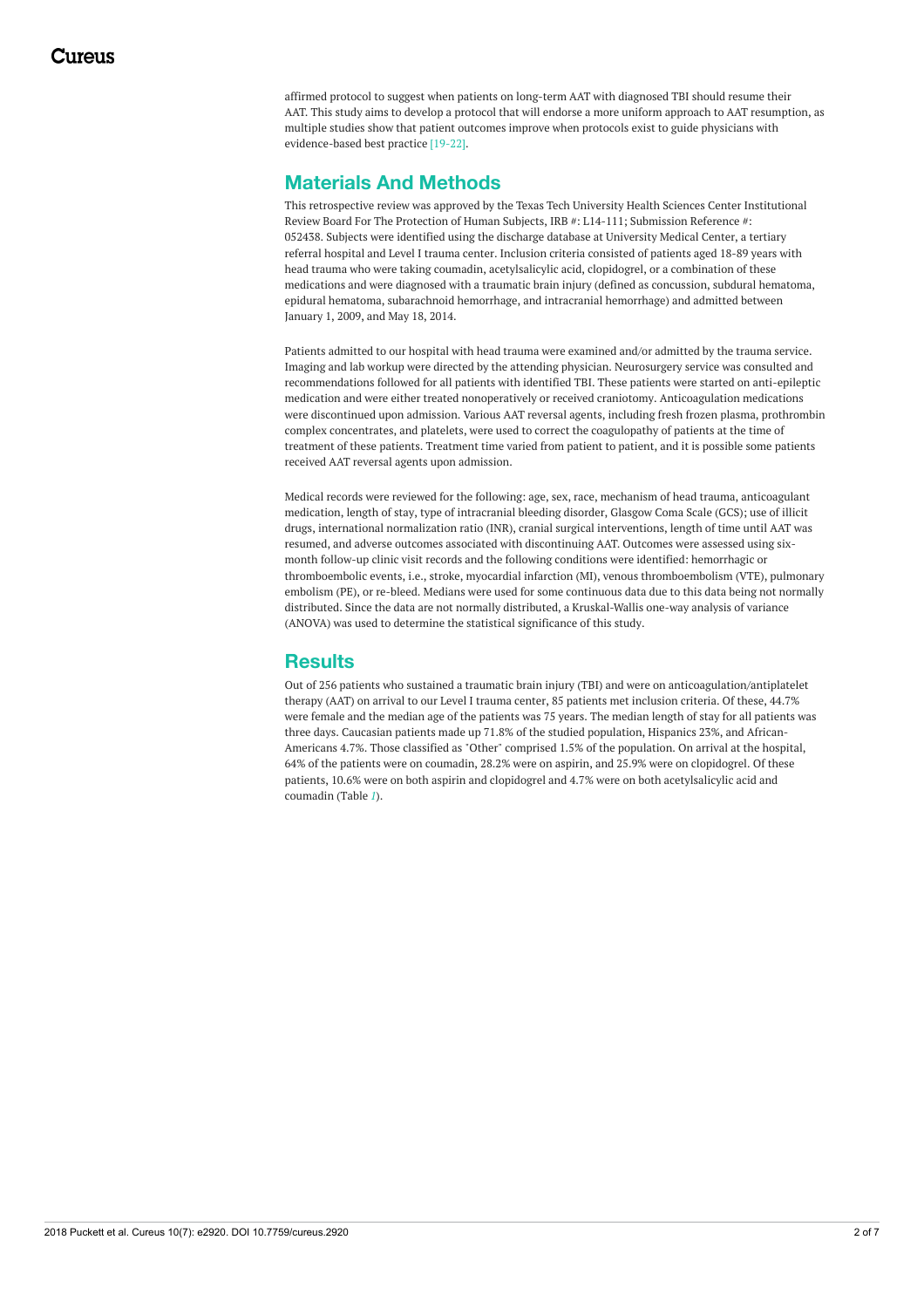## **Cureus**

<span id="page-2-0"></span>

|                            | Overall n=85        | No OAC $n = 32$     | $<$ 7 days n=32     | 7-14 days n=10      | $>14$ days $n=11$   |
|----------------------------|---------------------|---------------------|---------------------|---------------------|---------------------|
| Age, median(IQR)           | $75(60.5 - 82.0)$   | $80(69.5 - 86.0)$   | $66.5(50.2 - 77)$   | $74(62.5 - 78.8)$   | $78(70-87)$         |
| Female, n (%)              | 38 (44.7)           | 16 (50.0)           | 11 (34.4)           | 6(60.0)             | 5(45.5)             |
| LOS, median (IQR)          | $3(1 - 5.5)$        | $4(2-4)$            | $2(1 - 4)$          | $2(1 - 7.5)$        | $5(3 - 9.0)$        |
| Race, n (%)                |                     |                     |                     |                     |                     |
| White                      | 61 (71.8)           | 24 (75.0)           | 21(65.6)            | 8(80.0)             | 8(71.8)             |
| Hispanic                   | 20 (23.5)           | 5(15.6)             | 11 (34.4)           | 2(20.0)             | 2(23.5)             |
| <b>Black</b>               | 4(4.7)              | 3(9.4)              | (0.0)               | 0(0.0)              | 1(4.7)              |
| Coumadin, n (%)            | 55 (64.7)           | 20 (62.5)           | 23 (71.9)           | 8(80.0)             | 4(36.4)             |
| ASA, n (%)                 | 24 (28.2)           | 12 (37.5)           | 4(12.5)             | 4(40.0)             | 4(36.4)             |
| Plavix, n (%)              | 22 (25.9)           | 8(25.0)             | 7(21.9)             | 1(10.0)             | 6(54.5)             |
| Plavix & ASA, n (%)        | 9(10.6)             | 5(15.6)             | 1(3.1)              | 0(0.0)              | 3(27.3)             |
| Coumadin & ASA, n (%)      | 4(4.7)              | 2(6.3)              | (0.0)               | 2(20.0)             | 0(0.0)              |
| Midline shift, n (%)       | 23(27.1)            | 16 (50.0)           | 3(9.4)              | 0(0.0)              | 4(36.4)             |
| GCS on Day 1, median (IQR) | $15(13 - 15)$       | $14(3.25 - 15)$     | $15(15 - 15)$       | $15(15 - 15)$       | $14(14-15)$         |
| INR on Day 1, median (IQR) | $1.76(1.07 - 2.82)$ | $1.79(1.07 - 2.88)$ | $1.74(1.07 - 2.83)$ | $2.05(1.50 - 3.91)$ | $1.08(1.03 - 5.59)$ |
| Anticonvulsant, n (%)      | 32 (37.6)           | 13 (40.6)           | 9(28.1)             | 6(60.0)             | 4(37.6)             |
| LOC, $n$ $(\%)$            | 33 (38.8)           | 16 (50.0)           | 10(31.3)            | 4(40.0)             | 3(27.3)             |
| Trauma, n (%)              | 15 (17.6)           | 5(15.6)             | 4(12.5)             | 2(20.0)             | 4(36.4)             |
| Fall, n (%)                | 58 (68.2)           | 25(78.1)            | 21 (65.6)           | 7(70.0)             | 5(45.5)             |
| MVC, (%)                   | 15 (17.6)           | 5(15.6)             | 7(21.9)             | 1(10.0)             | 11 (12.9)           |

### **TABLE 1: Demographics and baseline characteristics of patients**

OAC (oral anticoagulation), IQR (interquartile range), AE (adverse events), ASA (aspirin)

A non-contrast head computed tomography (CT) scan showing a midline shift was found in 27.1% of the studied population. The average overall GCS was 13. The median international normalized ratio (INR) on Day 1 was 1.76. Ground-level fall (GLF) was the most common cause of brain injury, occurring in 68.2% of the patients (Table *[1](#page-2-0)*).

Out of 85 patients, 32 were discontinued on AAT indefinitely. The average age of this group was 80 years, with 50% men and 50% women. Of these patients, 62% were taking coumadin, 37.5% were taking acetylsalicylic acid, and 25% were taking clopidogrel bisulfate. Of these, 15.6% were on both clopidogrel and aspirin combined and 6.3% were on coumadin and aspirin combined. Ground-level fall was the most common trauma mechanism (78.1%). Fifty percent had a "midline shift (Tables *[1](#page-2-0)*-*[2](#page-3-0)*).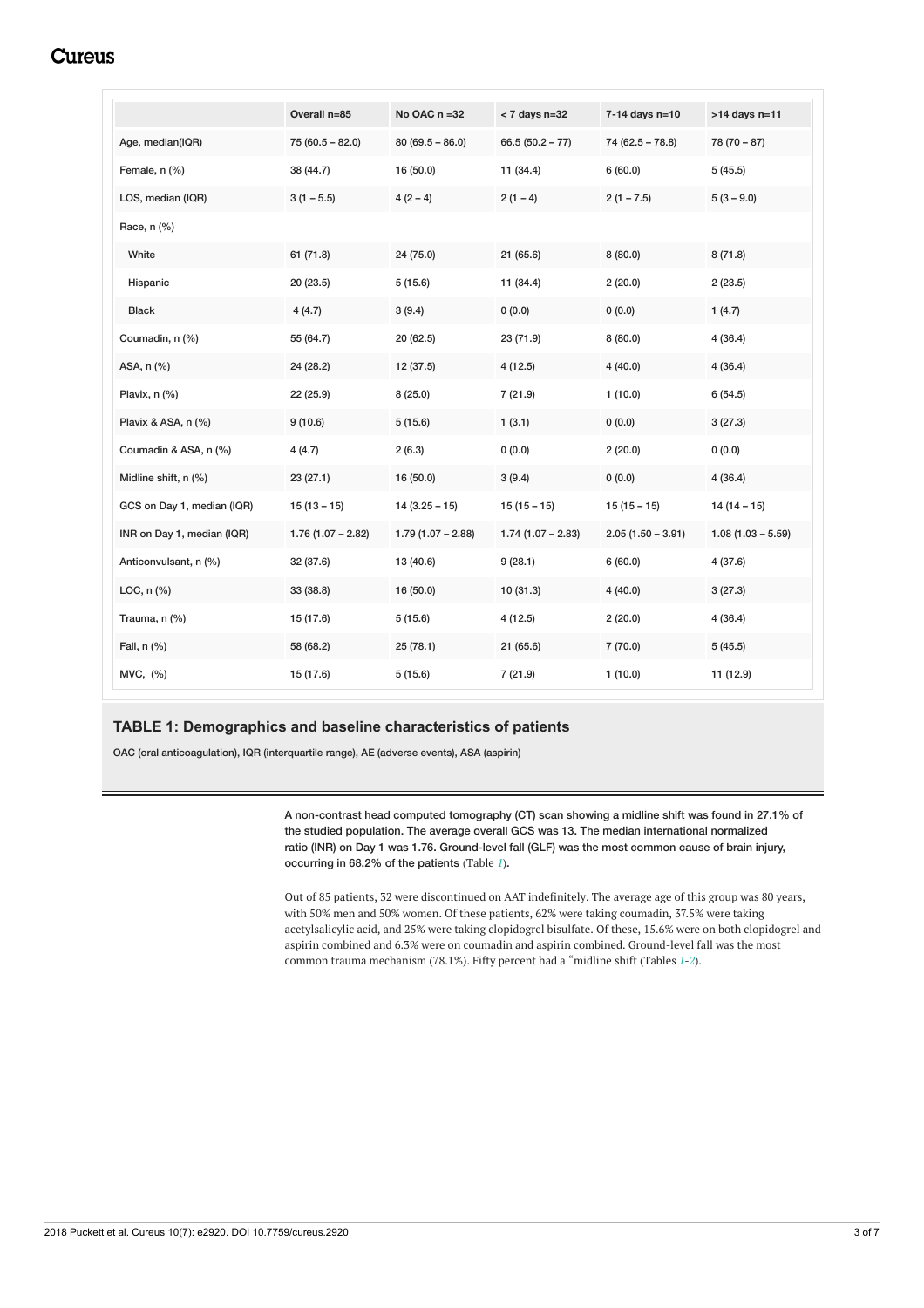## **Cureus**

<span id="page-3-0"></span>

|                                        | $SDH \t n =$<br>33 | $SAH \, n =$<br>22 | Closed Head Injury n =<br>26 | Intraparenchymal Bleed n =<br>19 | Epidural Hematoma n<br>$= 1$ |
|----------------------------------------|--------------------|--------------------|------------------------------|----------------------------------|------------------------------|
| Days to receiving<br>OAC, median(IQR*) | $1(0 - 5.5)$       | $2(0 - 7.5)$       | $1(0 - 2.5)$                 | $1(0-11)$                        | $\pmb{0}$                    |
| Complications**, n (%)                 |                    |                    |                              |                                  |                              |
| Death                                  | 16 (48.5)          | 4(18.2)            | 6(23.1)                      | 9(47.4)                          | 1(100.0)                     |
| <b>Stroke</b>                          | 0(0.0)             | 1(4.5)             | 0(0.0)                       | 0(0.0)                           | 0(0.0)                       |
| MI                                     | 5(15.2)            | 1(4.5)             | 1(3.8)                       | 3(15.8)                          | 0(0.0)                       |
| Re-bleed                               | 4(12.1)            | 1(4.5)             | 2(7.7)                       | 1(5.3)                           | 1(100.0)                     |
| Pneumonia                              | 2(6.1)             | 0(0.0)             | 1(3.8)                       | 0(0.0)                           | 0(0.0)                       |
| Number of AEs                          |                    |                    |                              |                                  |                              |
| $\mathbf 0$                            | 17(51.5)           | 17 (77.3)          | 19 (73.1)                    | 10(52.6)                         | 0(0.0)                       |
| $\mathbf{1}$                           | 7(21.2)            | 3(13.6)            | 4(15.4)                      | 5(26.3)                          | 0(0.0)                       |
| $\overline{2}$                         | 8(24.2)            | 2(9.1)             | 3(11.5)                      | 4(21.1)                          | 1(100.0)                     |
| 3                                      | 0(0.0)             | 0(0.0)             | 0(0.0)                       | 0(0.0)                           | 0(0.0)                       |
| 4                                      | 1(3.0)             | 0(0.0)             | 0(0.0)                       | 0(0.0)                           | 0(0.0)                       |

### **TABLE 2: Outcomes by type of bleed (n = 85)**

SDH (subdural hemorrhage), SAH (subarachnoid hemorrhage), OAC (oral anticoagulation), MI (myocardial infarction), AE (adverse events), PE (pulmonary embolism), DVT (deep vein thrombosis)

> Overall, 22 people (68.8%) in the group that did not resume anticoagulation/antiplatelet therapy had complications. Stroke occurred in one person (3.1%), myocardial infarction occurred in five people (15.6%), re-bleed occurred in seven people (21.9%), and pneumonia occurred in two people (6.3%). The median length of stay for this group was four days (Table *[2](#page-3-0)*).

> A total of 32 patients were started on AAT within seven days, with Day 1 as the median day for AAT resumption. In this group, no stroke, re-bleed, or pneumonia was found. However, a myocardial infarction occurred in one person (3.1%). The average age in this group was 66.5 years with 34.4% being female. The median length of stay for this group was two days. Only 9.4% had a midline shift. Again, GLF was the most common injury mechanism (65.6%) (Table *[3](#page-4-0)*).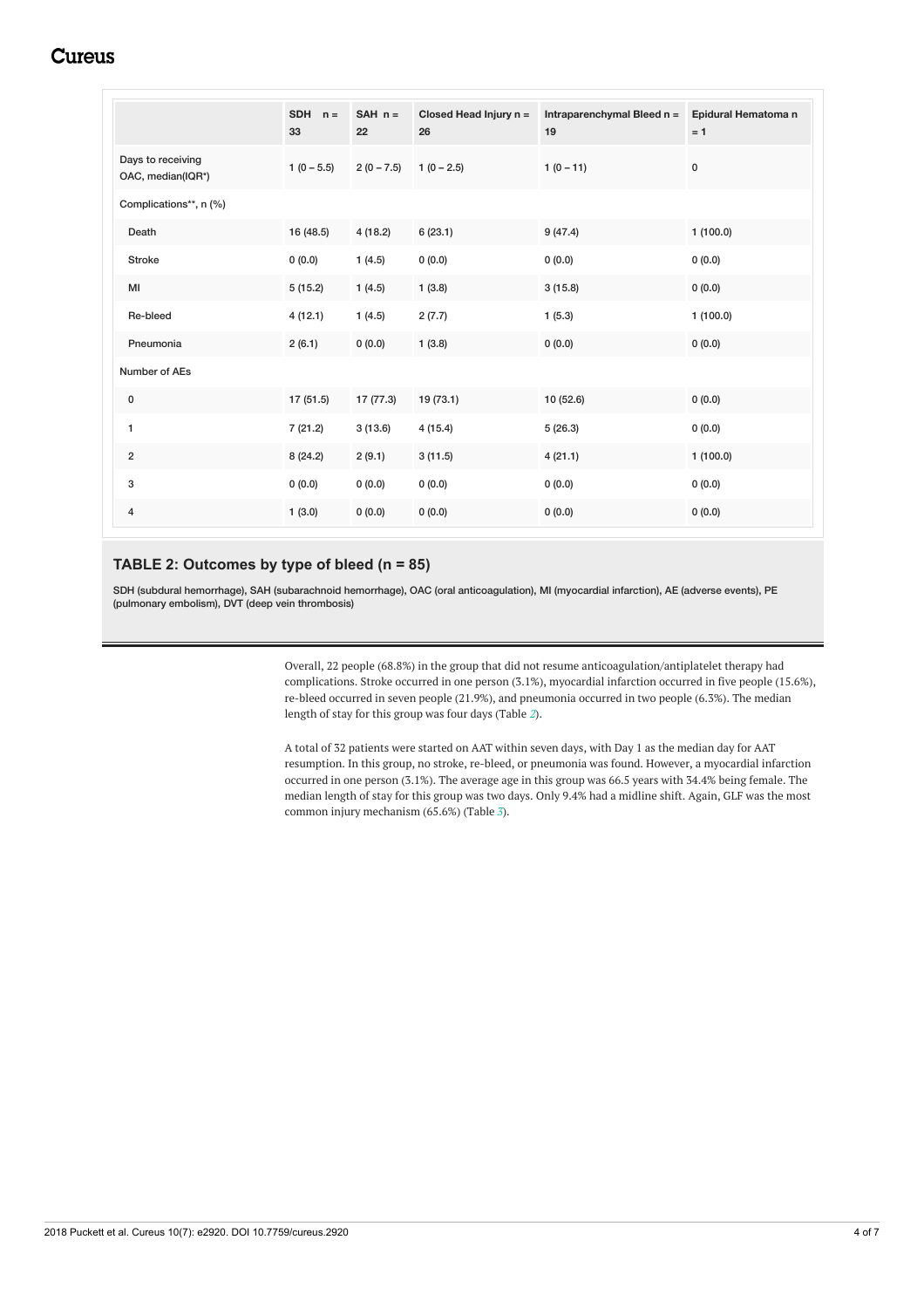## Cureus

<span id="page-4-0"></span>

|                                      | Overall n=85 | No OAC $n=32$            | $< 7$ days $n=32$ | $7-14$ days $n=10$ | $>14$ days $n=11$ |
|--------------------------------------|--------------|--------------------------|-------------------|--------------------|-------------------|
| Days to receiving OAC, median (IQR*) | $1(0 - 5.5)$ | $\overline{\phantom{a}}$ | $1(1 - 2)$        | $7(7-9.5)$         | $30(24-31)$       |
| Complications**, n (%)               |              |                          |                   |                    |                   |
| Death                                | 27 (31.8)    | 22 (68.8)                | 2(6.3)            | 1(10.0)            | 2(18.2)           |
| <b>Stroke</b>                        | 1(1.2)       | 1(3.1)                   | 0(0.0)            | 0(0.0)             | 0(0.0)            |
| MI                                   | 7(8.2)       | 5(15.6)                  | 1(3.1)            | 0(0.0)             | 1(9.1)            |
| Re-bleed                             | 8(9.4)       | 7(21.9)                  | 0(0.0)            | 0(0.0)             | 1(9.1)            |
| Pneumonia                            | 2(2.4)       | 2(6.3)                   | 0(0.0)            | 0(0.0)             | 0(0.0)            |
| Number of AEs                        |              |                          |                   |                    |                   |
| 0                                    | 56 (65.9)    | 8(25.0)                  | 30 (93.8)         | 9(90.0)            | 9(81.8)           |
| 1                                    | 15 (17.6)    | 13 (40.6)                | 1(3.1)            | 1(10.0)            | 0(0.0)            |
| $\boldsymbol{2}$                     | 13 (15.3)    | 10(31.3)                 | 1(3.1)            | 0(0.0)             | 2(18.2)           |
| 3                                    | 0(0.0)       | 0(0.0)                   | 0(0.0)            | 0(0.0)             | 0(0.0)            |
| 4                                    | 1(1.2)       | 1(3.1)                   | 0(0.0)            | 0(0.0)             | 0(0.0)            |

#### **TABLE 3: Outcomes by days to OAC use**

OAC (oral anticoagulation), AE (adverse events), PE (pulmonary embolism), DVT (deep vein thrombosis)

A total of 10 patients resumed AAT between Days 7-14; with the median as Day 7 and an interquartile range of 7-9.5 days. This group had no occurrences of stroke, MI, re-bleed, or pneumonia. The average age of this group was 74, and 60% were female. The median hospital length of stay was two days with an interquartile range of 1-7.5. There were no midline shifts in this group. GLF was the most common injury mechanism (70%). There was one mortality in this group (Table *[3](#page-4-0)*).

A total of 11 patients resumed anticoagulation/antiplatelet therapy after 14 days. Median AAT resumption in this group was Day 30, with an interquartile range of days 24-31. One person suffered from an MI and another suffered a stroke. Overall, there were two complications in this group. Four patients sustained a midline shift on CT scan, and the median length of stay was five days. Ground level fall was the most common injury mechanism (45.5%) (Table *[3](#page-4-0)*).

### **Discussion**

Patients with traumatic brain injury (TBI) who are on anticoagulation/antiplatelet therapy (AAT) challenge the treating physician, as these patients are at risk of life-threatening thrombotic complications and hemorrhagic complications. Our study attempts to retrospectively evaluate the safest time for AAT resumption while minimizing morbidity and mortality.

Previously, no guidelines have been established or affirmed that might help with this decision. The literature provides disparate answers regarding the optimal time period for the resumption of AAT. One study favors the resumption of AAT between five and 10 days [23]. However, no additional direction is provided for differences in severity of injury or midline shift due to a lack of statistical power.

Aguilar et al. (2007) performed a literature review from 1996 to 2006 and examined the safest time for AAT resumption in TBI patients. The authors could not find any prospective randomized or cohort trials to validate the suggested AAT resumption times promoted in smaller trials. However, this study combined the results of small case series with expert opinion. An expert was defined as "Someone with involvement with one or more publications on the specific topic or who had personal experience treating warfarin-associated intracerebral hemorrhage (ICH)." Unfortunately, the study does not identify the safest time to resume AAT in unstable patients or those at high risk for re-bleed or thromboembolic events.

The study herein supports AAT resumption between Day 7 and Day 9. Noteworthy in this group were the absence of a midline shift and a short median hospital length of stay (two days), which may indicate that these patients had more benign head traumas. However, due to lack of statistical power, a statistical significance could not be found for AAT resumption times (Tables *[1](#page-2-0)*-*[3](#page-4-0)*). But, these data are a start in creating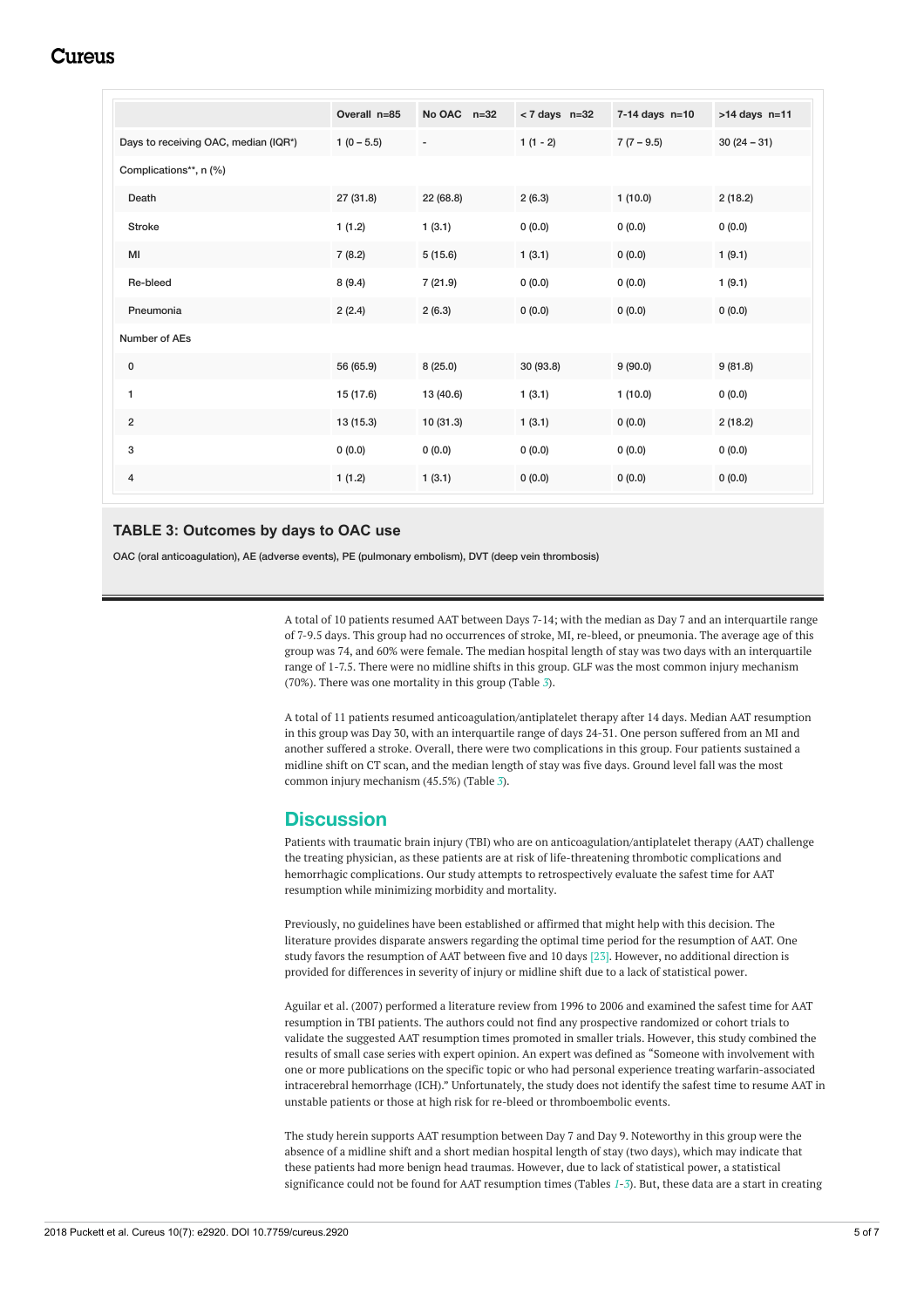protocol guidelines for stable TBI patients.

We found that the worst outcome was seen in those who were never restarted on AAT. This group was associated with the worst head injuries with the majority having a midline shift on CT scan and the mean age of this cohort was older as well. It may be that worse outcomes appear in this group not because these patients did not re-start ATT but because the patients themselves were critically ill and succumbed to their injuries.

There were six thrombotic complications in this cohort. Death occurred in 22 out of 32 patients in this group. Five of the 32 suffered an MI and one suffered a stroke. There were a total of seven re-bleeds in this group despite complete discontinuation of AAT. These results are conflicting and hard to interpret due to the small number of patients. It is hard to say that the cause of death and the poor outcome of these patients can be attributed to the status of AAT resumption. A 2010 study by Hawryluk et al. found that in patients with central nervous system hemorrhage, hemorrhagic complications were common if anticoagulation was resumed within 72 hours while thromboembolic complications were more common thereafter. From this study, it is suggested that AAT resumption should not be attempted before three days [24].

Of interest, the third cohort analyzed in our study was comparable in severity of TBI to the first cohort in which OAC was held indefinitely. This cohort had fewer patients (only 11) but the OAC was restarted sometime between 24 and 31 days. Compared to the cohort in whom OAC was held indefinitely, this cohort had a slightly smaller midline shift associated with a CT scan: 36.4% versus 50% but with their median age being similar. The number of adverse events in this cohort was two (18.2%), with one patient suffering an MI and another suffering a brain re-bleed.

There are several limitations to this study. The patients were reviewed retrospectively and were managed without any specific protocol. Most of the decisions as to when to restart OAC were made by different physicians based on the clinical picture and the opinions of other consulting physicians, such as cardiologists, critical care physicians, and neurosurgeons. As such, treatments for a given grade or type of TBI were not consistent. Our study did not account for other injuries in patients with TBI. The results of this study lack statistical power secondary to a lack of a sufficient number of patients. The paucity of patients in the study was due in part to a lack of follow-up, as patients with no follow-up were excluded from the study. In addition, the nationwide switch from paper charting to electronic health records resulted in limited information and some lost information (i.e., records not scanned) from before 2011. This study, being a retrospective review, is a limitation in and of itself.

Future studies need to be performed to assess this important question. We recommend a prospective study with a six-month follow-up period for the assessment of outcomes. In this future prospective study, we will also break down traumatic brain injury (TBI) into groups based on severity at presentation to the hospital. This will allow us to determine if severity upon presentation makes a difference to when to resume anticoagulation/antiplatelet therapy (AAT) and, if so, what the difference in AAT would be based upon TBI severity.

### **Conclusions**

Based on our study results, we conclude that the best time to resume OAC in TBI is between seven and 14 days, particularly on Day 10. Study participants who resumed OAC in this range had the fewest number of adverse events measured at the six-month follow-up and the lowest mortality rate. However, due to the lack of statistical power in our study, we cannot make any definitive recommendations on the best time to resume OAC in TBI. We recommend a prospective study with one protocol on the resumption of OAC with a six-month follow-up to assess the outcomes.

## **Additional Information**

#### **Disclosures**

**Human subjects:** Consent was obtained by all participants in this study. TTUHSC Research Integrity Office issued approval IRB #: L14-111; SUBMISSION REFERENCE #: 052438. **Animal subjects:** All authors have confirmed that this study did not involve animal subjects or tissue. **Conflicts of interest:** In compliance with the ICMJE uniform disclosure form, all authors declare the following: **Payment/services info:** All authors have declared that no financial support was received from any organization for the submitted work. **Financial relationships:** All authors have declared that they have no financial relationships at present or within the previous three years with any organizations that might have an interest in the submitted work. **Other relationships:** All authors have declared that there are no other relationships or activities that could appear to have influenced the submitted work.

#### **Acknowledgements**

The authors would like to acknowledge the Clinical Research Institute at Texas Tech University Health Sciences Center for help with submission to the IRB, statistical analysis, and manuscript preparation.